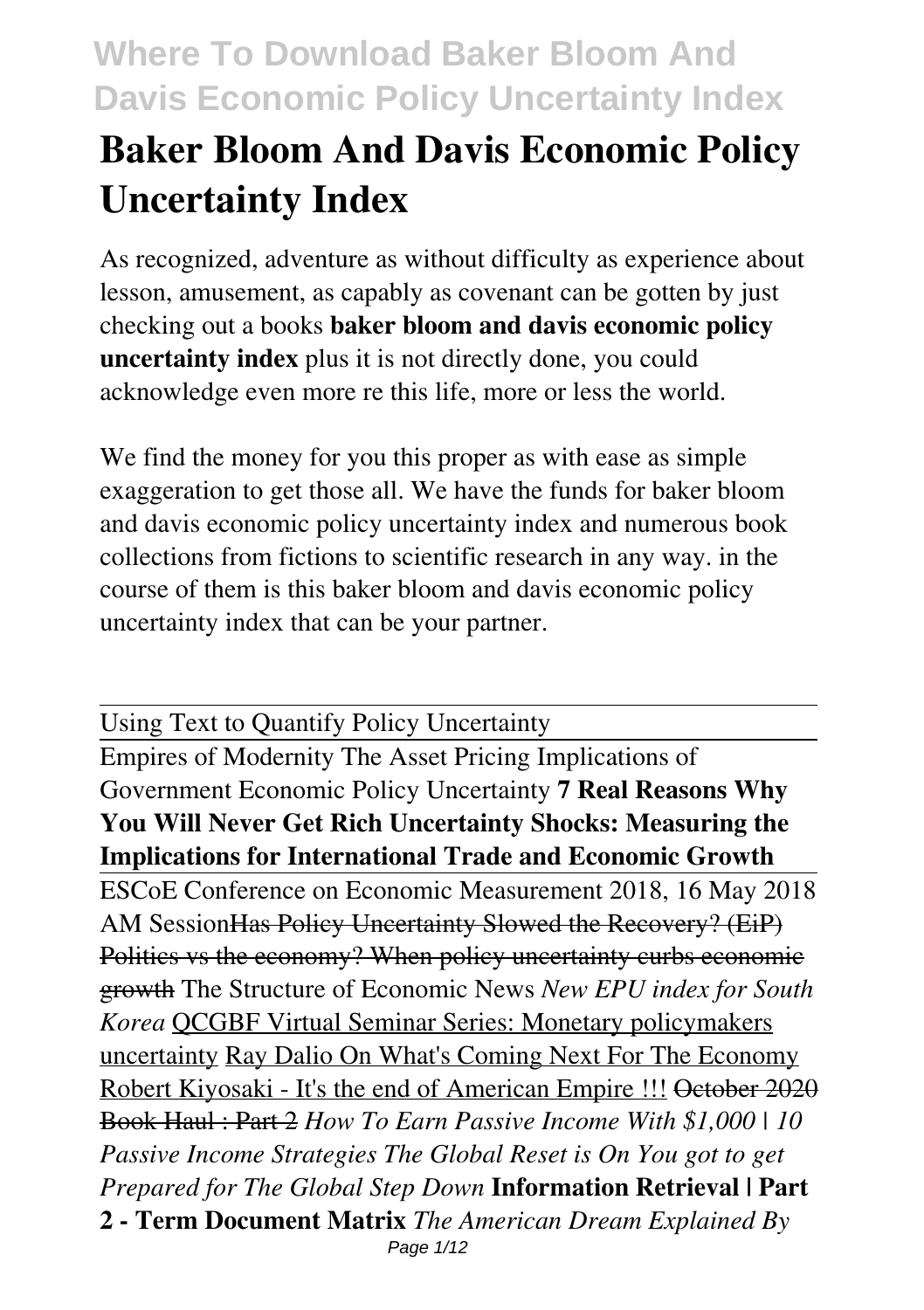#### *Ray Dalio*

IMF Director Christine Lagarde on The G20 and the global economy | LIVE STREAMDEATH - Born Dead DRUM COVER (Leprosy Album, 1988) Building a Book Business of Galactic Proportions (The Self Publishing Show, episode 216)

The Costs of Policy Uncertainty*Per Jacobsson Lecture: The World Turned Upside Down: Economic Policy in Turbulent Times* Sergey Popov \"Textual Analysis: Leadership in Scholarship\" Regime Uncertainty | Robert Higgs Fiscal \u0026 Monetary Policy - Macro Topic 5.1 Book Review: The Expertise Economy Nick Bloom: US Economic Uncertainty Higher Than 9/11 Elections, Policymaking, And Economic Uncertainty **Baker Bloom And Davis Economic**

We develop a new method to measure economic policy uncertainty and test its dynamic relationship with output, investment, and employment. We find that, since 2008, economic policy uncertainty in the United States has been at a level approximately two times its long run average. We extend our approach to other countries, finding elevated levels of economic policy uncertainty abroad, as well.

#### **Economic Policy Uncertainty Index**

Measuring Economic Policy Uncertainty Scott R. Bakera, Nicholas Bloomb, and Steven J. Davisc 13 June 2013 Abstract: We develop a new index of economic policy uncertainty (EPU) based on a range of indicators, including the frequency of newspaper references to policy uncertainty. Our

## **Measuring Economic Policy Uncertainty**

Scott R. Baker, Nicholas Bloom & Steven J. Davis. We develop a new index of economic policy uncertainty (EPU) based on newspaper coverage frequency. Several types of evidence – including human readings of 12,000 newspaper articles – indicate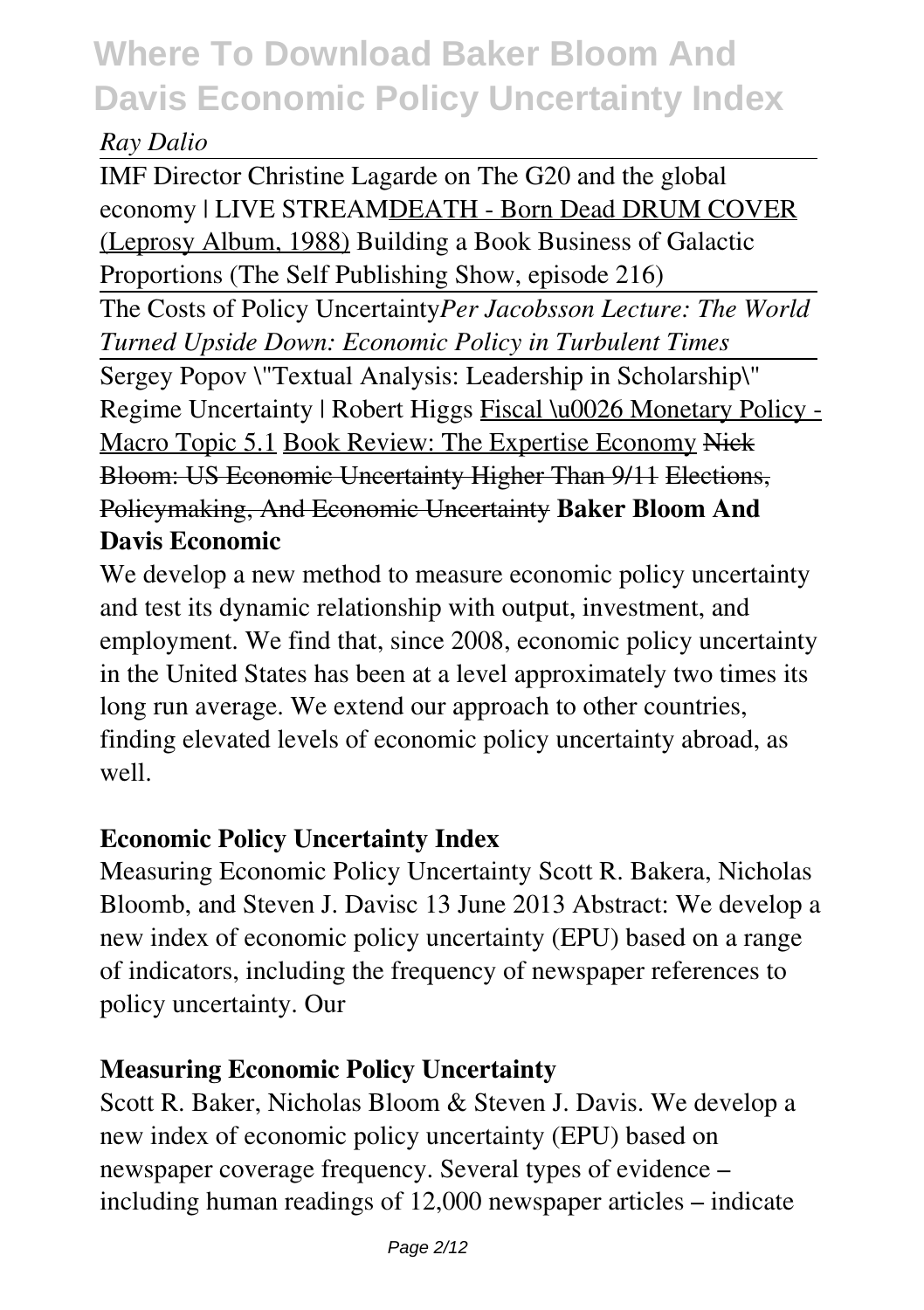that our index proxies for movements in policy-related economic uncertainty.

#### **Measuring Economic Policy Uncertainty | NBER**

The daily Economic Policy Uncertainty index values are from here and constructed as described in Baker, Bloom and Davis (2016). Subjective sales growth uncertainty is computed as the activityweighted average of firm-level subjective uncertainty values, which are computed as the standard deviation of each firm's subjective forecast distribution over its own future sales growth rate from the current quarter to four quarters hence.

## **Economic uncertainty in the wake of the COVID-19 pandemic ...**

MEASURING ECONOMIC POLICY UNCERTAINTY SCOTT R. BAKER NICHOLAS BLOOM STEVEN J. DAVIS We develop a new index of economic policy uncertainty (EPU) based on newspaper coverage frequency. Several types of evidence—including human readings of 12,000 newspaper articles—indicate that our index proxies for move-ments in policyrelated economic uncertainty.

## **THE QUARTERLY JOURNAL OF ECONOMICS - Nicholas Bloom**

Newspaper-Based Measures: Examples include the Economic Policy Uncertainty Indices of Baker, Bloom and Davis (2016). 2. The daily version of this index reflects the frequency of newspaper articles with one or more terms about "economics," "policy" and "uncertainty" in roughly 2,000 U.S. newspapers.

#### **COVID-Induced Economic Uncertainty - NBER**

Measuring Economic Policy Uncertainty Scott R. Baker, Nicholas Bloom, and Steven J. Davis NBER Working Paper No. 21633 October 2015 JEL No. D80,E22,E66,G18,L50 ABSTRACT We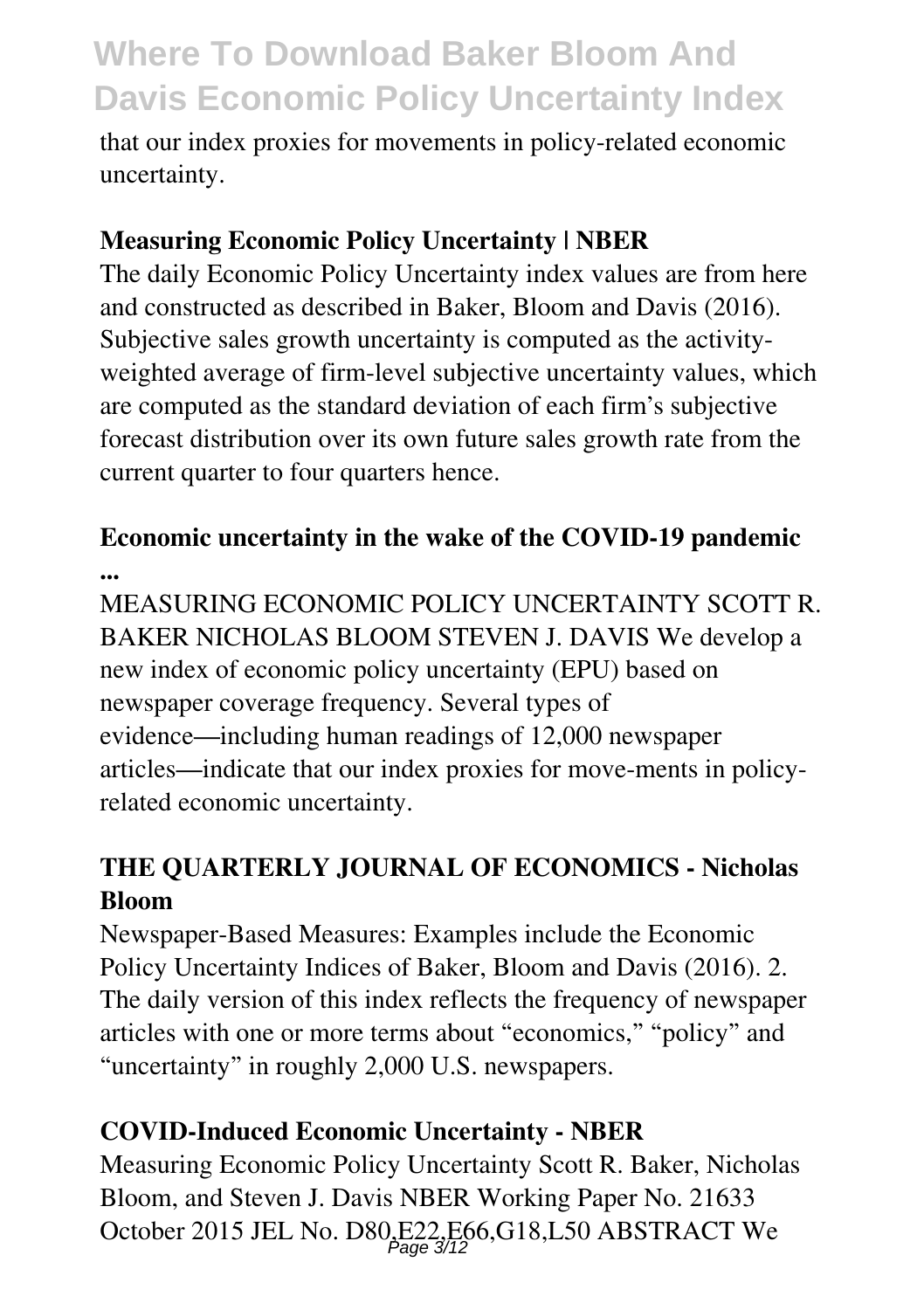develop a new index of economic policy uncertainty (EPU) based on newspaper coverage frequency. Several types of evidence – including human readings of 12,000 newspaper articles – indicate that our index proxies for movements in policy-related economic uncertainty.

### **MEASURING ECONOMIC POLICY UNCERTAINTY NATIONAL BUREAU OF ...**

Scott R. Baker,a Nicholas Bloom,b and Steven J. Davisc 10 March 2016 Abstract: We develop a new index of economic policy uncertainty (EPU) based on newspaper coverage frequency. Several types of evidence – including human readings of 12,000 newspaper articles – indicate that our index proxies for movements in policyrelated economic uncertainty.

### **Measuring Economic Policy Uncertainty**

Specifically, we feed COVID-induced first-moment and uncertainty shocks into an estimated model of disaster effects developed by Baker, Bloom and Terry (2020). Our illustrative exercise implies a year-on-year contraction in U.S. real GDP of nearly 11 percent as of 2020 Q4, with a 90 percent confidence interval extending to a nearly 20 percent contraction.

## **COVID-Induced Economic Uncertainty | NBER**

Scott R. Baker, Nicholas Bloom, Steven J. Davis, Measuring Economic Policy Uncertainty, The Quarterly Journal of Economics, Volume 131, Issue 4, November 2016, Pages 1593–1636, https://doi.org/10.1093/qje/qjw024

## **Measuring Economic Policy Uncertainty\* | The Quarterly ...**

COVID-Induced Economic Uncertainty Scott Baker, Nick Bloom, Steven J. Davis and Stephen J. Terry 4 April 2020 Abstract: Assessing the economic impact of the COVID-19 pandemic is essential for policymakers, but challenging because the crisis has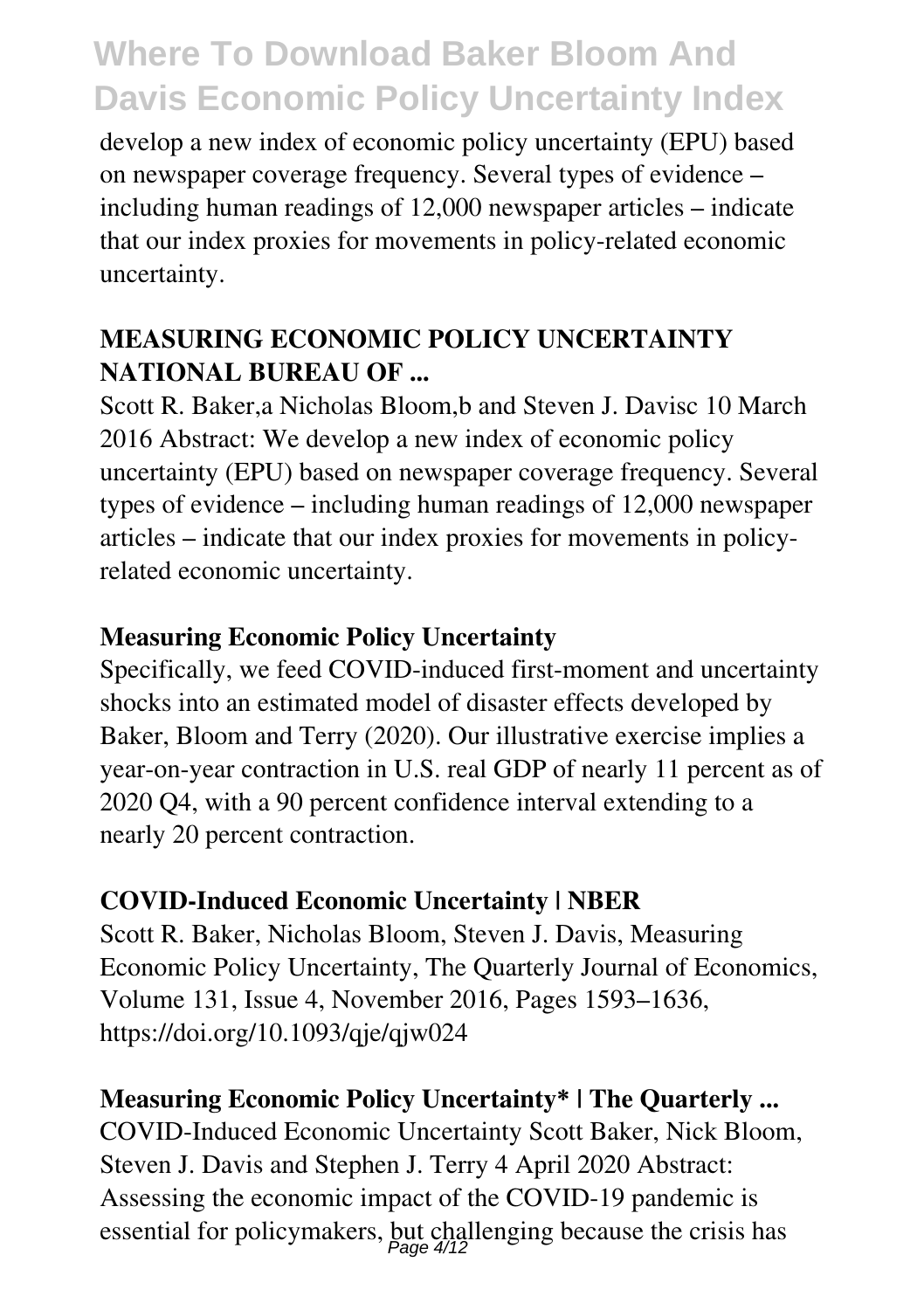unfolded with extreme speed. We identify

## **WHITE PAPER COVID-Induced Economic Uncertainty**

Finally, VAR estimates show that an innovation in policy uncertainty equal to the increase from 2006 to 2011 foreshadows declines of up to 2.3% in GDP and 2.3 million in employment. Baker, Scott R. and Bloom, Nicholas and Davis, Steven J., Measuring Economic Policy Uncertainty (January 1, 2013).

#### **Measuring Economic Policy Uncertainty by Scott R. Baker ...**

Dave Altig & Scott Baker & Jose Maria Barrero & Nick Bloom & Phil Bunn & Scarlet Chen & Steven J. Davis & Julia Leather & Brent Meyer & Emil Mihaylov & Paul Mizen & Nick Parker & Thomas Renault & Pawel Smietanka & Gregory Thwaites, 2020. "Economic Uncertainty Before and During the COVID-19 Pandemic," Journal of Public Economics, .

#### **Economic Uncertainty Before and During the COVID-19 ...**

The daily news-based Economic Policy Uncertainty Index is based on newspapers in the United States. For additional details, including an analysis of the performance of the model, see Baker, Scott, Nicholas Bloom and Steven Davis (2012), "Measuring Economic Policy Uncertainty"

#### **Economic Policy Uncertainty Index for United States ...**

Scott R. Baker, Nicholas Bloom, Steven J. Davis, Kyle Kost, Marco Sammon, and Tasaneeya Viratyosin, "The Unprecedented Stock Market Reaction to COVID-19," Covid Economics: Vetted and Real-Time Papers, Issue 1, 4 April 2020. Scott R. Baker, Nicholas Bloom, Steven J. Davis, and Stephen J. Terry, "COVID-Induced Economic Uncertainty and Its Economic Consequences," VOX CEPR Policy Portal, 13 April 2020.

# **The US economy could contract 11 percent in 2020 | Chicago ...** Page 5/12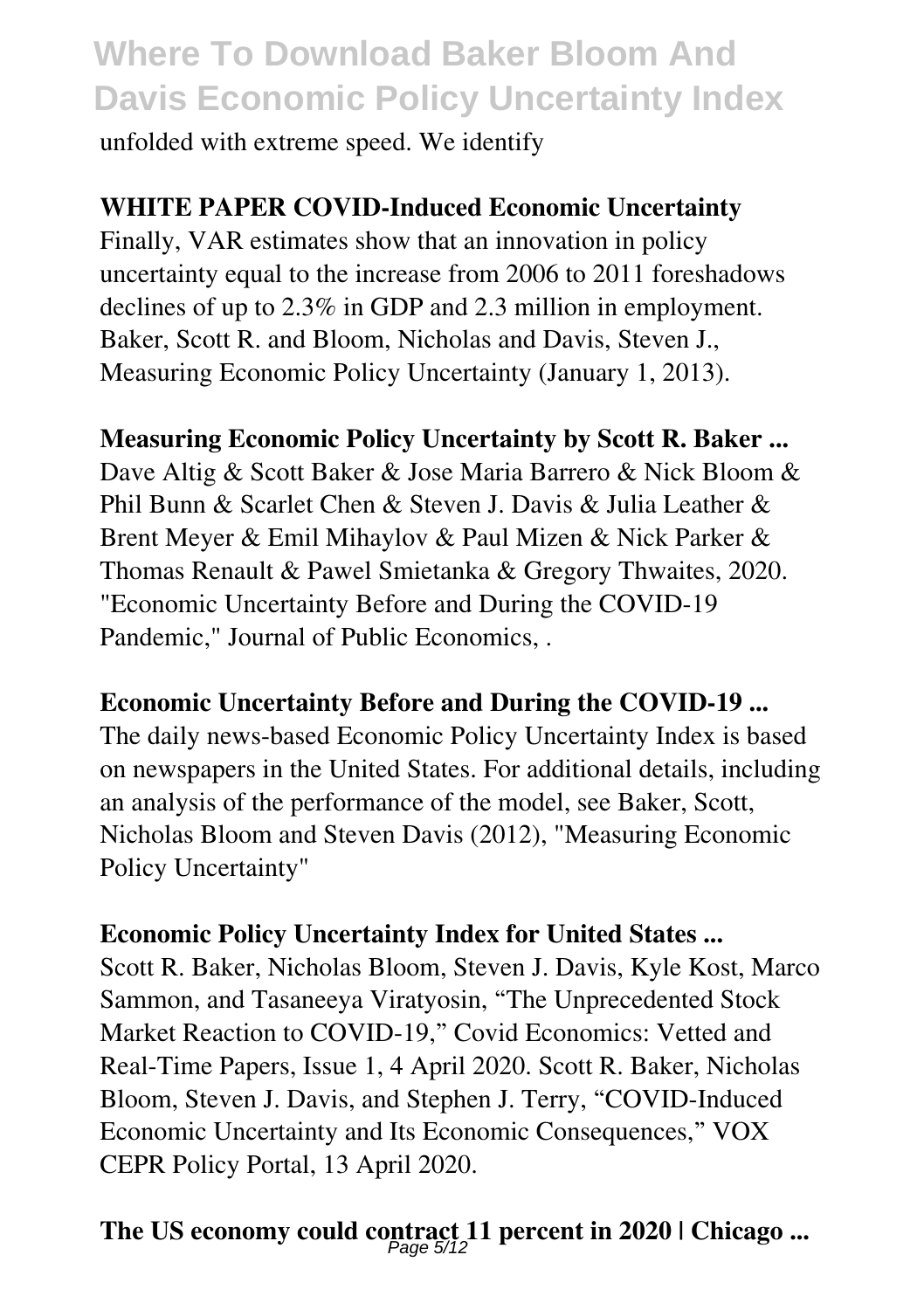in Baker, Bloom, Davis and Sammon (2018) describes the methodology in detail. Table 1 draws on our classification effort to underscore the unprecedented impact of the COVID-19 pandemic on the U.S. stock market. In the period before 24 February 2020 – spanning 120 years and more than 1,100 jumps – contemporary journalistic accounts attributed

#### **The Unprecedented Stock Market Reaction to COVID-19**

DOI 10.3386/w22740 Issue Date October 2016 Building on Baker, Bloom and Davis (2016), I construct a monthly index of Global Economic Policy Uncertainty (GEPU) from January 1997. The GEPU Index is a GDP-weighted average of national EPU indices for 16 countries that account for two-thirds of global output.

#### **An Index of Global Economic Policy Uncertainty | NBER**

The Baker, Bloom and Davis economic policy uncertainty index for India has eased from highs in May. The index is based on the frequency references to policy uncertainty in seven major Indian ...

#### **Festive Season Purchases Add to Signs Indian Economy Is ...**

Baker, Bloom, Davis, and Kyle J. Kost reported in a 2019 paper on equity market volatility that 26% of newspaper articles on the stock market's December 2018 fluctuations referenced trade policy.

#### **Trump's Economy Is Plagued by Even More Uncertainty Than ...**

Recent research by Scott Baker and Nicholas Bloom of Stanford and Steven Davis of the University of Chicago looks carefully at what has generated uncertainty about policy over the last 25 years or so. Their Web site is a must-read, as is the latest version of their paper on the topic (updated Jan. 1). This chart from their paper was a main ...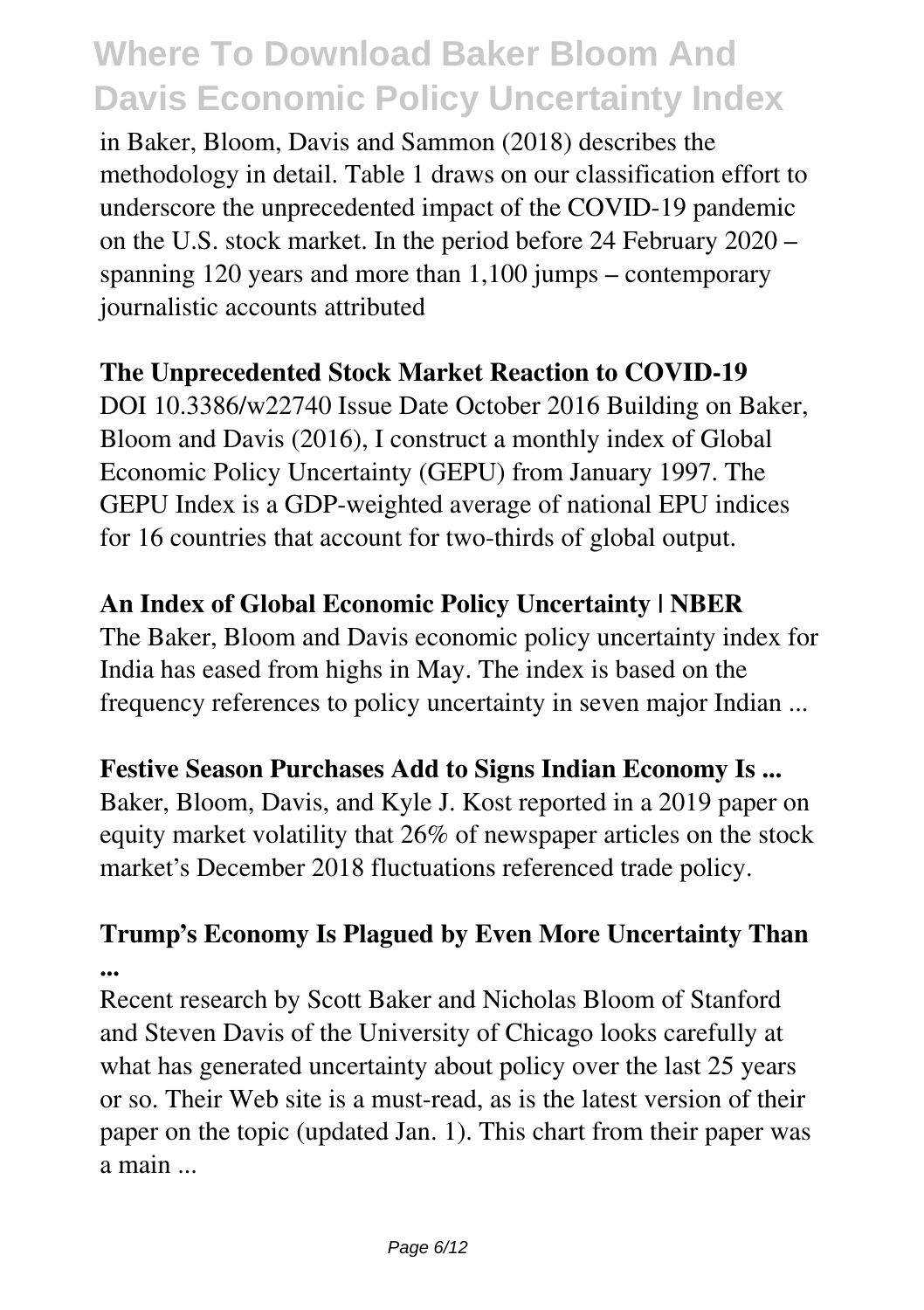The current coronavirus pandemic is a recent example of how an unpredictable event can cause uncertainty and affect people, markets and economies worldwide. Economic indicators like the well-known and frequently cited Economic Policy Uncertainty Index, developed by the three economists Scott R. Baker, Nicholas Bloom and Steven J. Davis, try to capture perceptions of uncertainty and use them to generate predictions for the economic future. The index is based on a search term that is employed to select relevant elements from a population of articles. However, previous research contributions criticize the composition of the search term for being too broad and restricted to specific policy areas, thereby missing detections of new or unforeseen sources of economic uncertainty. This research note aims to modify the economists' search term in three different ways. The author introduces the term and concept of "risk", which is not considered in the original search term, adds further policy areas that can cause economic uncertainty, and extends the term "uncertainty" by including related terms and synonyms. In order to evaluate the success of the optimized search terms in selecting relevant articles from a population of articles, all search terms are applied to two randomly drawn samples, derived from an original corpus of 2,723,049 articles and a pre-filtered corpus of 514,297 articles from the German daily newspapers Handelsblatt and Süddeutsche Zeitung. The investigation period ranges from January 1994 to March 2020. For comparison, both samples are also filtered using Baker, Bloom and Davis's original search term. The different selection results are evaluated with the help of the parameters recall and precision. The results are preliminary, but encouraging. In both samples, only around every tenth relevant article is selected when Baker, Bloom and Davis's search term is applied. By modifying the original search term, the recall could be increased considerably with little disadvantages in terms of precision. The research process shows that economic uncertainties can be related to other concepts and policy areas that are not captured by the economists' original search term.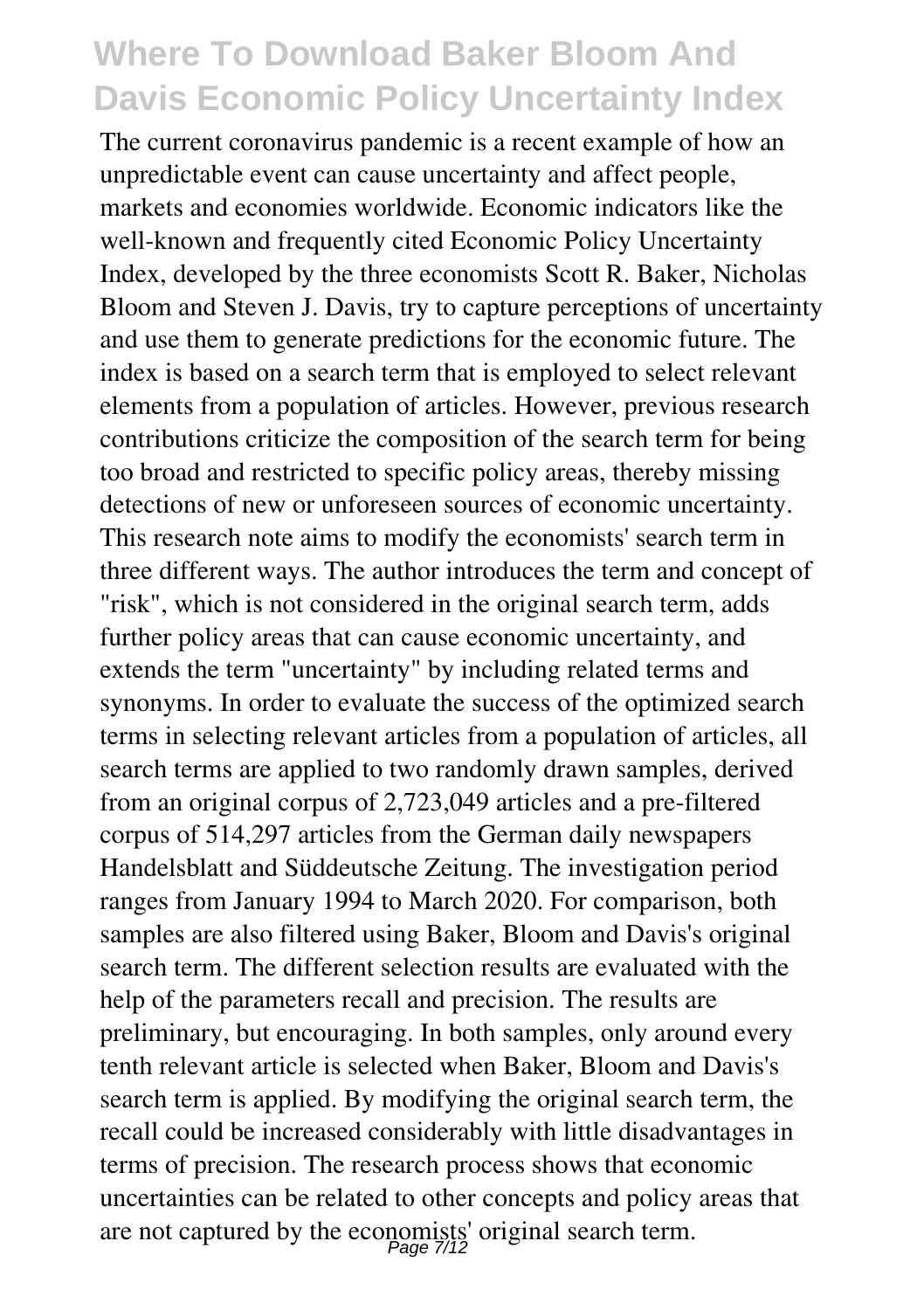The U.S. economy hit bottom in June 2009. Thirty months later, output growth remains sluggish and unemployment still hovers above 8%. A critical question is why. One view attributes the weak recovery, at least in part, to high levels of uncertainty about economic policy. This view entails two claims: First, that policy uncertainty is unusually high in recent years. Second, that high levels of policy uncertainty caused households and businesses to hold back significantly on spending, investment and hiring. We take a look at both claims in this article. We start by considering an index of economic policy uncertainty developed in Baker, Bloom and Davis (2012). Figure 1, which plots our index, indicates that economic policy uncertainty fluctuates strongly over time. The index shows historically high levels of economic policy uncertainty in the last four years. It reached an all-time peak in August 2011.As discussed below, we also find evidence that policy concerns account for an unusually high share of overall economic uncertainty in recent years. Moreover, short-term movements in overall economic uncertainty more closely track movements in policy-related uncertainty in the past decade than earlier. In short, our analysis provides considerable support for the first claim of the policy uncertainty view.The second claim is harder to assess because it raises difficult issues of what causes what. We do not provide a definitive analysis of the second claim. Nevertheless, our evidence suggests that policy uncertainty can damage the economy, and that high levels of policy uncertainty have been an important factor hampering the recovery. We find evidence that increases in economic policy uncertainty foreshadow declines in output, employment and investment. While we cannot say that economic policy uncertainty necessarily causes these negative developments since many factors move together in the economy - we can say with some confidence that high levels of policy uncertainty are associated with weaker growth prospects.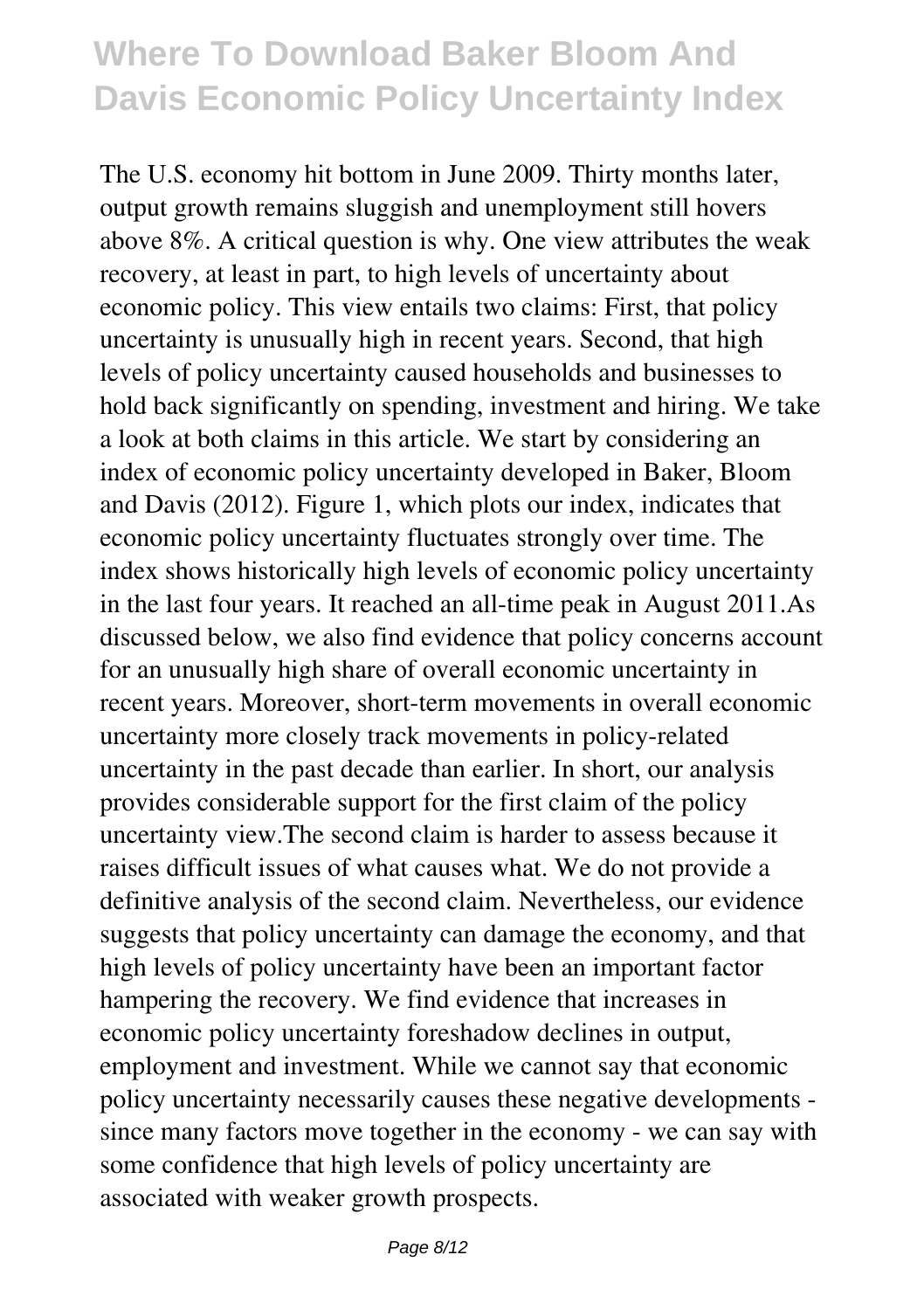We develop new economic policy uncertainty (EPU) indices for Japan from January 1987 onwards building on the approach of Baker, Bloom and Davis (2016). Each index reflects the frequency of newspaper articles that contain certain terms pertaining to the economy, policy matters and uncertainty. Our overall EPU index covaries positively with implied volatilities for Japanese equities, exchange rates and interest rates and with a survey-based measure of political uncertainty. The EPU index rises around contested national elections and major leadership transitions in Japan, during the Asian Financial Crisis and in reaction to the Lehman Brothers failure, U.S. debt downgrade in 2011, Brexit referendum, and Japan's recent decision to defer a consumption tax hike. Our uncertainty indices for fiscal, monetary, trade and exchange rate policy co-vary positively but also display distinct dynamics. VAR models imply that upward EPU innovations foreshadow deteriorations in Japan's macroeconomic performance, as reflected by impulse response functions for investment, employment and output. Our study adds to evidence that credible policy plans and strong policy frameworks can favorably influence macroeconomic performance by, in part, reducing policy uncertainty.

How should firms decide whether and when to invest in new capital equipment, additions to their workforce, or the development of new products? Why have traditional economic models of investment failed to explain the behavior of investment spending in the United States and other countries? In this book, Avinash Dixit and Robert Pindyck provide the first detailed exposition of a new theoretical approach to the capital investment decisions of firms, stressing the irreversibility of most investment decisions, and the ongoing uncertainty of the economic environment in which these decisions are made. In so doing, they answer important questions about investment decisions and the behavior of investment spending. This new approach to investment recognizes the option value of waiting for better (but never complete) information. It exploits an analogy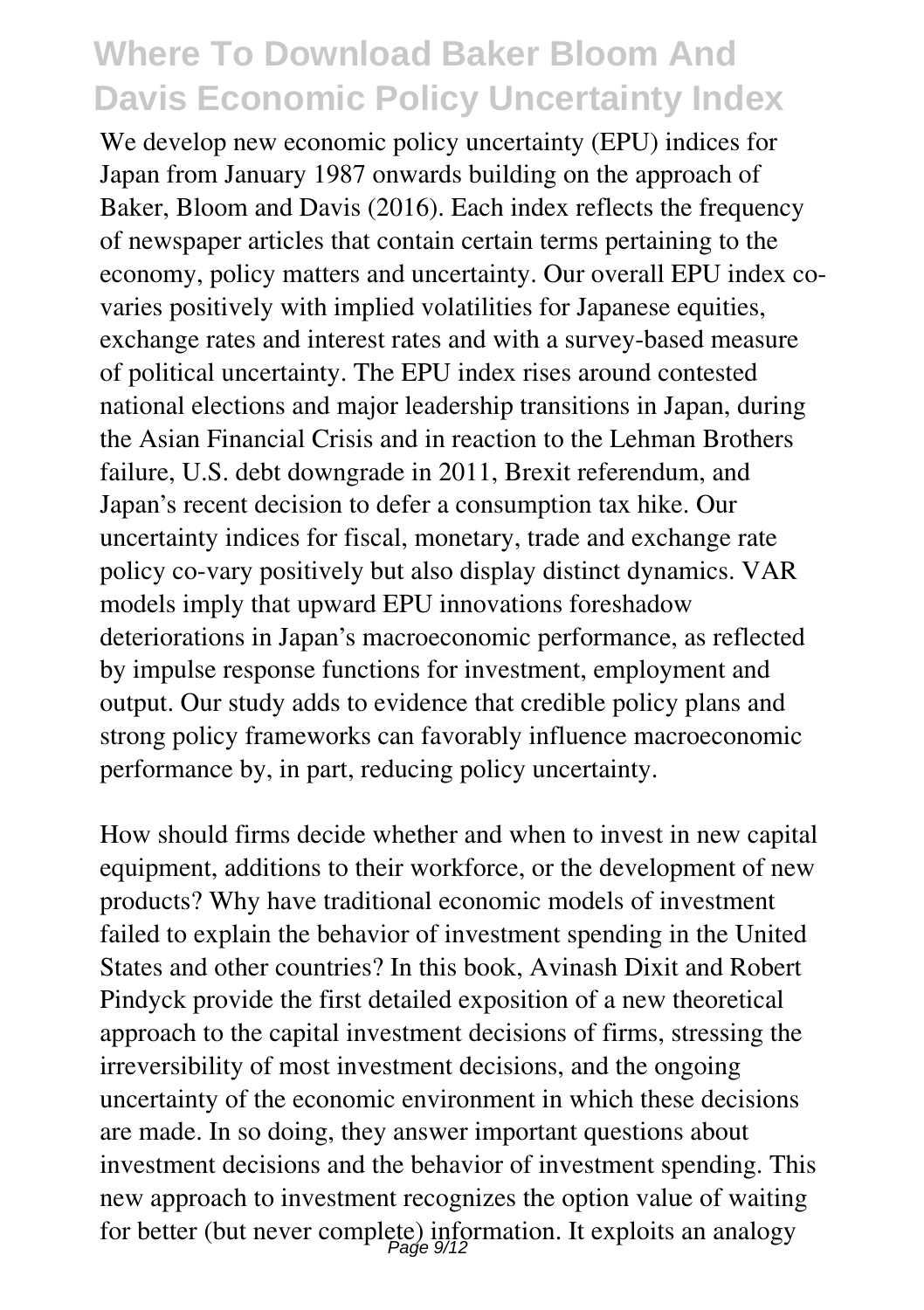with the theory of options in financial markets, which permits a much richer dynamic framework than was possible with the traditional theory of investment. The authors present the new theory in a clear and systematic way, and consolidate, synthesize, and extend the various strands of research that have come out of the theory. Their book shows the importance of the theory for understanding investment behavior of firms; develops the implications of this theory for industry dynamics and for government policy concerning investment; and shows how the theory can be applied to specific industries and to a wide variety of business problems.

The IMF's 2012 Annual Report chronicles the response of the Fund's Executive Board and staff to the global financial crisis and other events during financial year 2012, which covers the period from May 1, 2011, through April 30, 2012. The print version of the Report is available in eight languages (Arabic, Chinese, English, French, German, Japanese, Russian, and Spanish), along with a CD-ROM (available in English only) that includes the Report text and ancillary materials, including the Fund's Financial Statements for FY2012.

Policymakers and business practitioners are eager to gain access to reliable information on the state of the economy for timely decision making. More so now than ever. Traditional economic indicators have been criticized for delayed reporting, out-of-date methodology, and neglecting some aspects of the economy. Recent advances in economic theory, econometrics, and information technology have fueled research in building broader, more accurate, and higher-frequency economic indicators. This volume contains contributions from a group of prominent economists who address alternative economic indicators, including indicators in the financial market, indicators for business cycles, and indicators of economic uncertainty.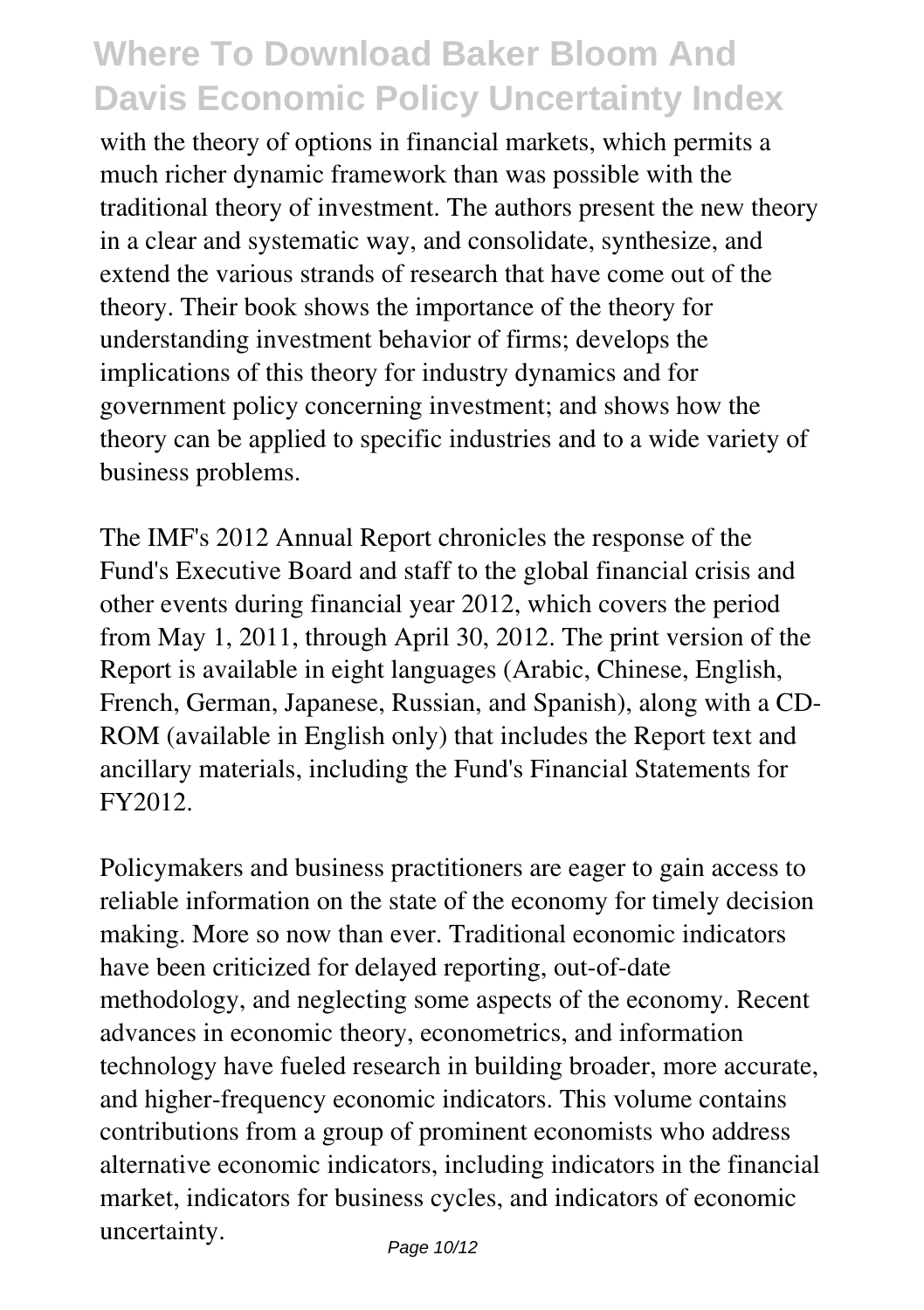Abstract: Building on Baker, Bloom and Davis (2016), I construct a monthly index of Global Economic Policy Uncertainty (GEPU) from January 1997. The GEPU Index is a GDP-weighted average of national EPU indices for 16 countries that account for two-thirds of global output. Each national EPU index reflects the relative frequency of own-country newspaper articles that contain a trio of terms pertaining to the economy, uncertainty and policy-related matters. The GEPU Index rises sharply in reaction to the Asian Financial Crisis, the 9/11 terrorist attacks, the U.S.-led invasion of Iraq in 2003, the Global Financial Crisis in 2008-09, the European immigration crisis, concerns about the Chinese economy in late 2015, and the Brexit referendum in June 2016. It fluctuates around consistently high levels from mid 2011 to early 2013, a period characterized by recurring sovereign debt and banking crises in the Eurozone, intense partisan battles over fiscal and healthcare policies in the United States, and a generational leadership transition in China. The average value of the GEPU Index is 60 percent higher from July 2011 to August 2016 than in the previous fourteen and one-half years and 22 percent higher than in 2008-09

Bank Liquidity Creation and Financial Crises delivers a consistent, logical presentation of bank liquidity creation and addresses questions of research and policy interest that can be easily understood by readers with no advanced or specialized industry knowledge. Authors Allen Berger and Christa Bouwman examine ways to measure bank liquidity creation, how much liquidity banks create in different countries, the effects of monetary policy (including interest rate policy, lender of last resort, and quantitative easing), the effects of capital, the effects of regulatory interventions, the effects of bailouts, and much more. They also analyze bank liquidity creation in the US over the past three decades during both normal times and financial crises. Narrowing the gap between the "academic world" (focused on theories) and the "practitioner world"